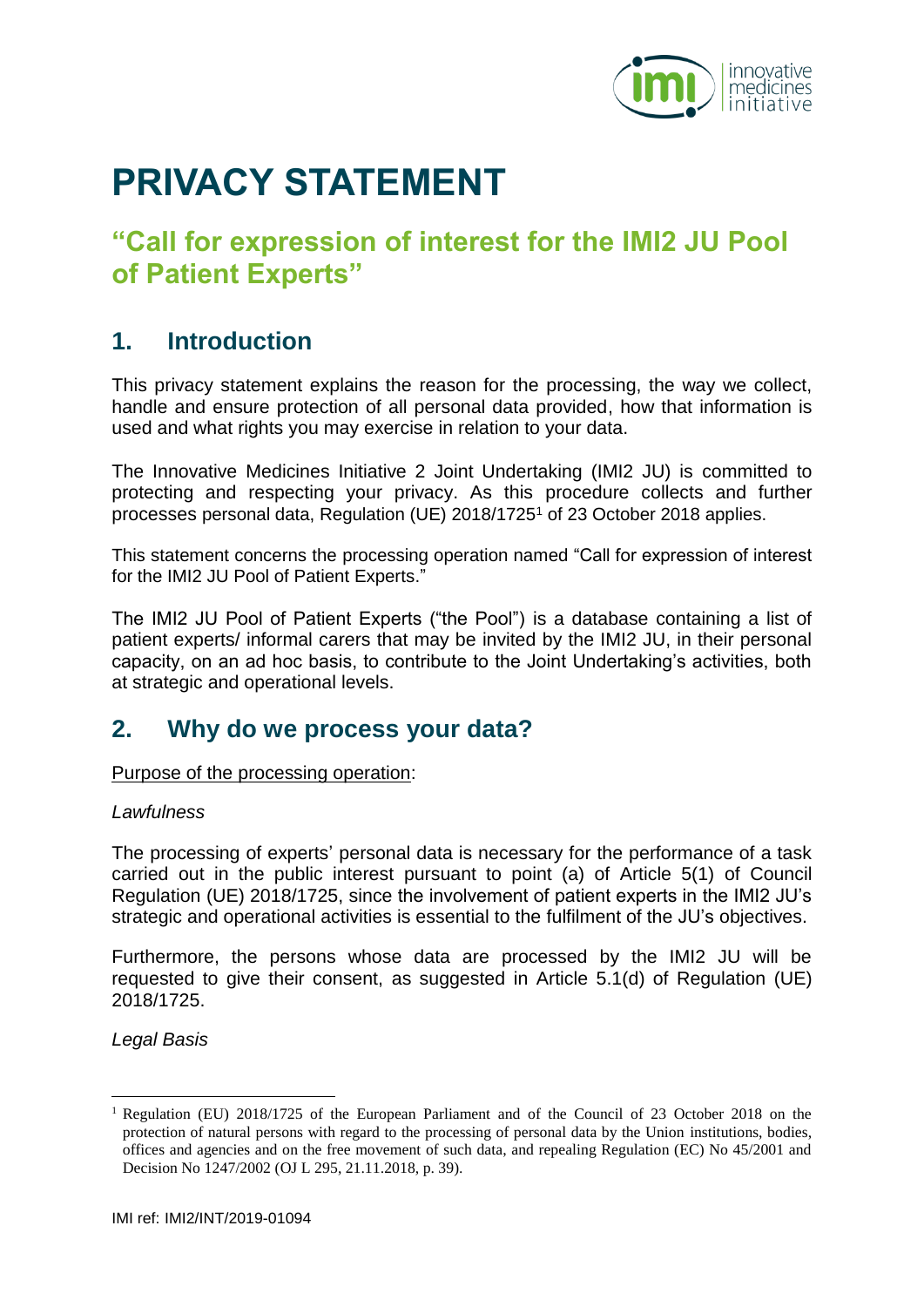The processing operation is based on Article 1(c) of the Statutes of the IMI2 JU annexed to Council Regulation (EU) No 557/2014 of 6 May 2014 establishing the Innovative Medicines Initiative 2 Joint Undertaking, as well as the Minutes of the 23rd meeting of the IMI2 JU Governing Board of 13 November 2018 annexed to Governing Board Decision No IMI2-GB-DEC-2019-02 of 6 February 2019.

Art 39 of Regulation (UE) 2018/1725 is not applicable.

#### **3. Which data do we collect and process?**

The personal data collected and further processed may be:

- Name:
- Gender;
- Postal address:
- Email address;
- Occupation;
- Professional profile;
- Whether the data subjects are patients with a chronic and/or lifelong illness/condition or carers of patients with a chronic and/or lifelong illness/condition;
- Disease /condition stated as area of interest;
- Level of education:
- Nationality.

### **4. How long do we keep your data?**

The Data Controller only keeps the data for the time necessary to fulfil the purpose of collection or further processing.

The pool will remain active until 31 December 2021, subject to possible explicit renewal by IMI2 JU.

#### **5. How do we protect your data?**

All data in electronic format (e-mails, documents, etc.) are stored either on the servers of the IMI2 JU or of its contractors. The IMI2 JU's contractors are bound by a specific contractual clause for any data processing operations on behalf of the IMI2